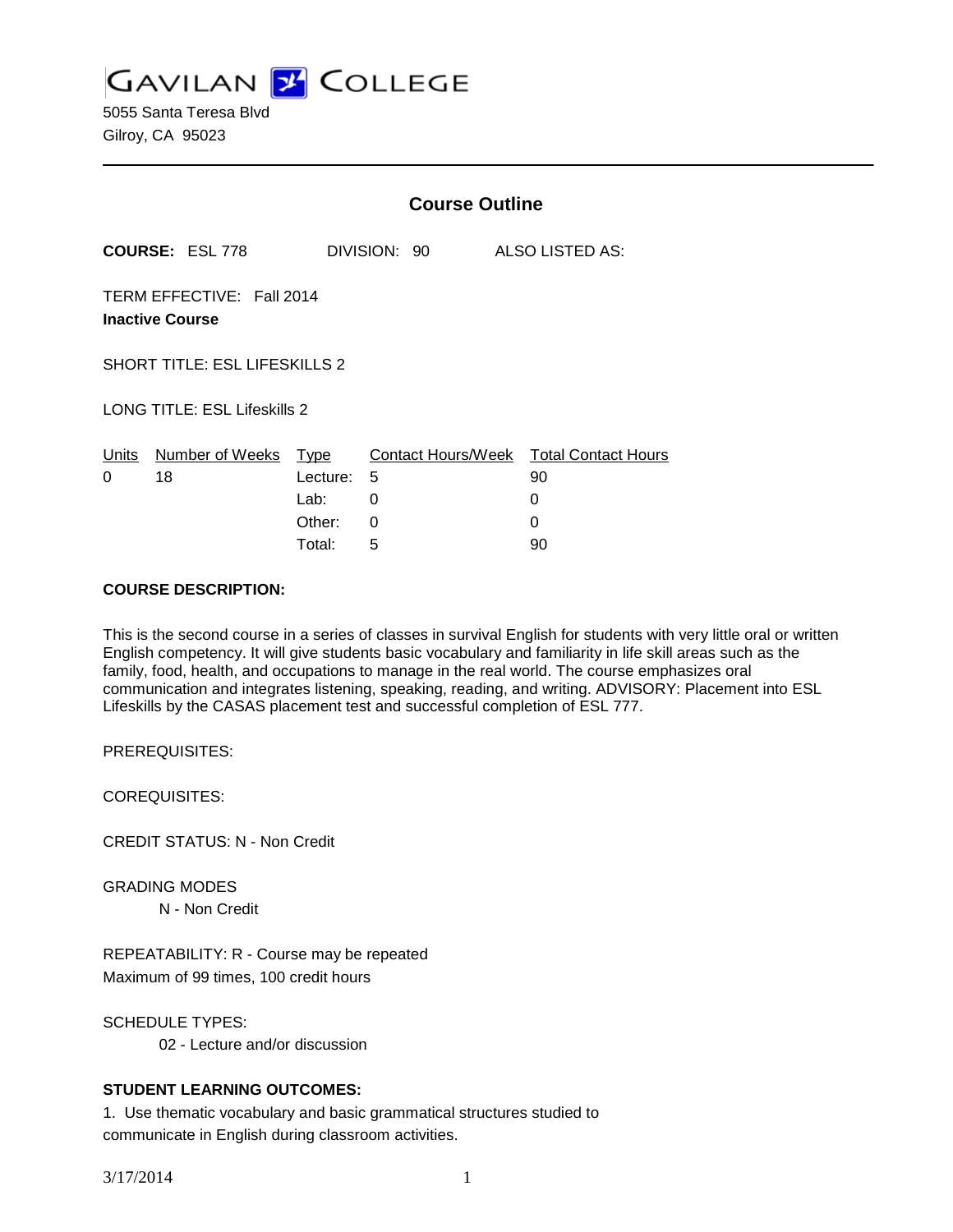ILO: 1, 2, 4

Measure: small/large group discussion, pair activities, oral interviews 2. Ask and answer simple questions about issues that affect their daily lives (personal information, telephone, emergencies, body, ILO: 1, 2, 4 Measure: small/large group discussion, pair activities, oral interviews 3. Write simple sentences using thematic vocabulary to express likes, dislikes, personal experiences, etc. ILO: 1, 2, 4 Measure: textbook assignments, written work 4. Apply thematic vocabulary and basic grammatical structures in real world situations. ILO: 1, 2, 4 Measure: self-evaluation 5. Demonstrate class and study skills necessary for success in next level. ILO: 1, 2, 4 Measure: class participation

# **CONTENT, STUDENT PERFORMANCE OBJECTIVES, OUT-OF-CLASS ASSIGNMENTS**

Inactive Course: 03/10/2014 15 Hours CONTENT: Introductory Information. The students will review giving basic greetings, making introductions, and giving personal data (name, gender, age, marital status, address, phone number, etc.). Classroom vocabulary will be reviewed. Colors, numbers, and the English alphabet will be reviewed as well as handwriting skills. The topic of Food will be introduced. The student will learn vocabulary related to the topic of food and will be able to name food and drink items, identify food units and containers (box, can, bunch, dozen, etc.), ask where things are in a store, read aisle numbers, read a basic menu, and order HOMEWORK: Written textbook assignments; vocabulary memorization PERFORMANCE OBJECTIVES: Students will be able to identify foods and food units, find items in a grocery store, and order food at a restaurant. 15 Hours CONTENT: Telephone/Emergencies. The student will learn vocabulary related to the topic of using the telephone and reporting emergencies and will be able to exchange phone numbers with others, make simple phone calls, take very simple phone messages, and report emergencies (fire, accident, etc.). Communication will focus on being able to use the telephone and report emergencies. HOMEWORK: Written textbook assignments; vocabulary memorization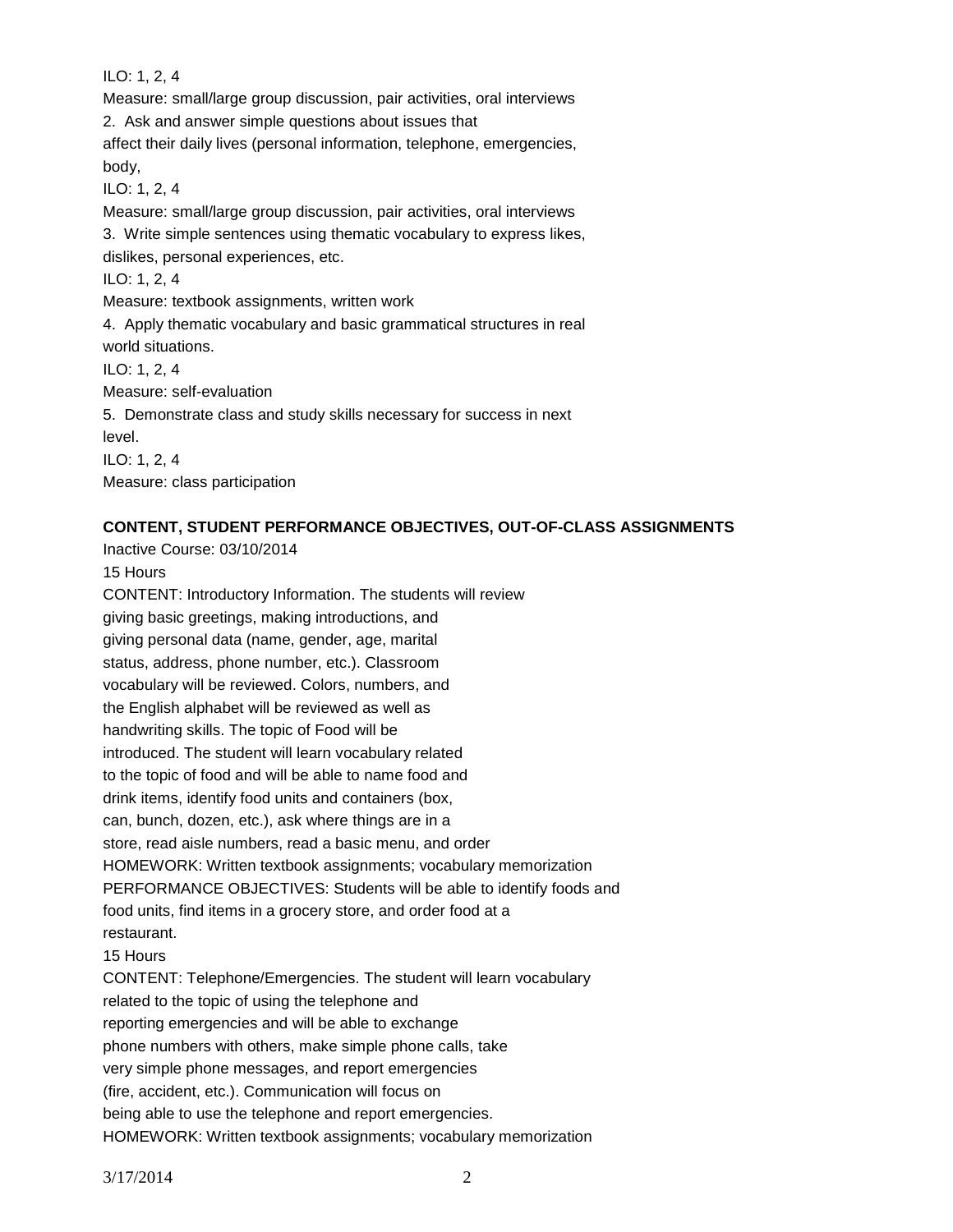PERFORMANCE OBJECTIVES: Students will be able to make phone calls, take messages, and report emergencies. 15 Hours CONTENT: The Body/Health. The student will learn vocabulary related to the topic of the body and health and will be able to identify the external parts of the body, make a doctor's appointment, report basic health problems, follow basic instructions in a medical exam, and have a simple prescription filled. Communication will focus on being able to name the parts of the body to discuss health and health problems. HOMEWORK: Written homework assignments; vocabulary memorization PERFORMANCE OBJECTIVES: Students will be able to make and attend doctor appointments and have prescriptions filled. 5 Hours CONTENT: Hobbies/Activities. The student will learn vocabulary related to the topic of hobbies and activities. The student will be able to describe his/her hobbies and interests, ask others about their hobbies, express his/her likes or dislikes, and state his/her daily activities. Communication will focus on being able to ask and answer questions about hobbies, interests, and daily activities. HOMEWORK: Written textbook assignments; vocabulary memorization PERFORMANCE OBJECTIVES: Students will be able to express likes and dislikes in regard to hobbies. 15 Hours CONTENT: Post Office. The student will learn vocabulary related to the topic of the post office. The student will be able to write a very simple letter or postcard, address an envelope, buy stamps, and fill out a change of address form. Communication will focus on being able to ask and answer questions about the post office and use post office services. HOMEWORK: Written textbook assignments; vocabulary memorization PERFORMANCE OBJECTIVES: Students will be able to write correspondence, take it to a post office, pay for it and send it. 10 Hours CONTENT: Occupations. The student will learn vocabulary related to the topic of jobs and occupations. The student will be able to name different jobs and occupations, identify the basic duties and skills associated with those occupations, describe his/her job or occupation, and ask others about their jobs. Communication will focus on being able to discuss a variety of jobs and occupations and the basic duties of each. HOMEWORK: Written textbook assignments; vocabulary memorization

PERFORMANCE OBJECTIVES: Students will be identify different occupations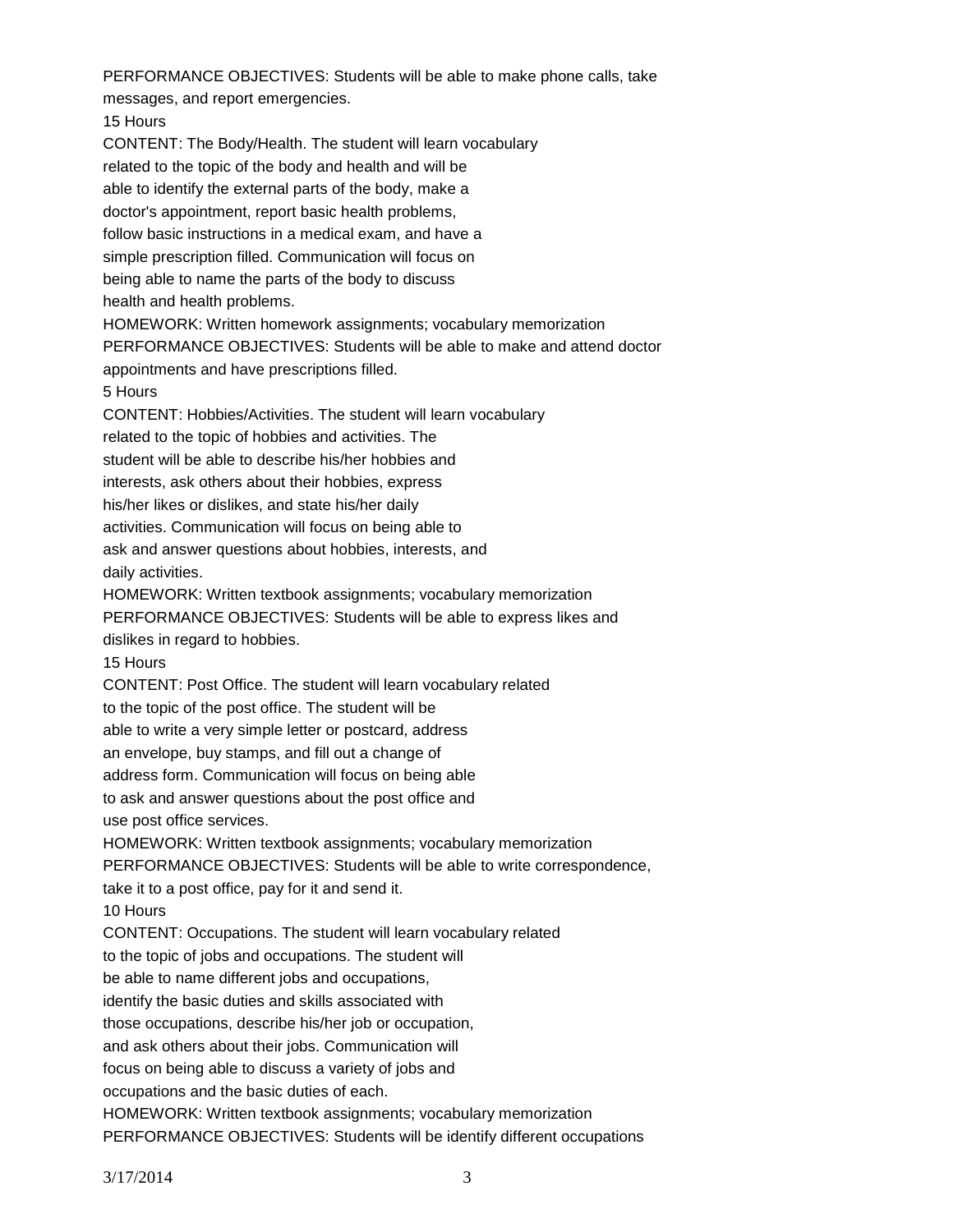and talk about the skills required for each. 2 Hours CASAS testing

# **METHODS OF INSTRUCTION:**

Students practice conversation, role play, dialog, reading, writing practice, dictation. Activities are based on thematic topics for communicative competence. Teaching methods: TPR, the Natural Approach, the Communicative Approach, Cooperative Learning, Experiential Learning.

# **METHODS OF EVALUATION:**

## **REPRESENTATIVE TEXTBOOKS:**

Jenkins, Standout Basic, Thomson Heinle, 2008 Adelson-Goldstein, Step Forward Intro, Oxford University Press, 2007 Soars, American Headway Starter, Oxford University Press, 2002 Heinle, Picture Dictionary, Heinle, 2005 Molinsky and Bliss, ExpressWays 1, Longman, 1996 Brown, New Vistas Getting Started, Longman, 1998 Tanaka and Ferrel, English Extra, Longman, 1998 or other appropriate college level text. Reading level of text: Survival ESL grade. Verified by: M. Sanidad

# **ARTICULATION and CERTIFICATE INFORMATION**

Associate Degree: CSU GE: IGETC: CSU TRANSFER: Not Transferable UC TRANSFER: Not Transferable

#### **SUPPLEMENTAL DATA:**

Basic Skills: B Classification: K Noncredit Category: A Cooperative Education: Program Status: 2 Stand-alone Special Class Status: N CAN: CAN Sequence: CSU Crosswalk Course Department: CSU Crosswalk Course Number: Prior to College Level: Y Non Credit Enhanced Funding: Y Funding Agency Code: A